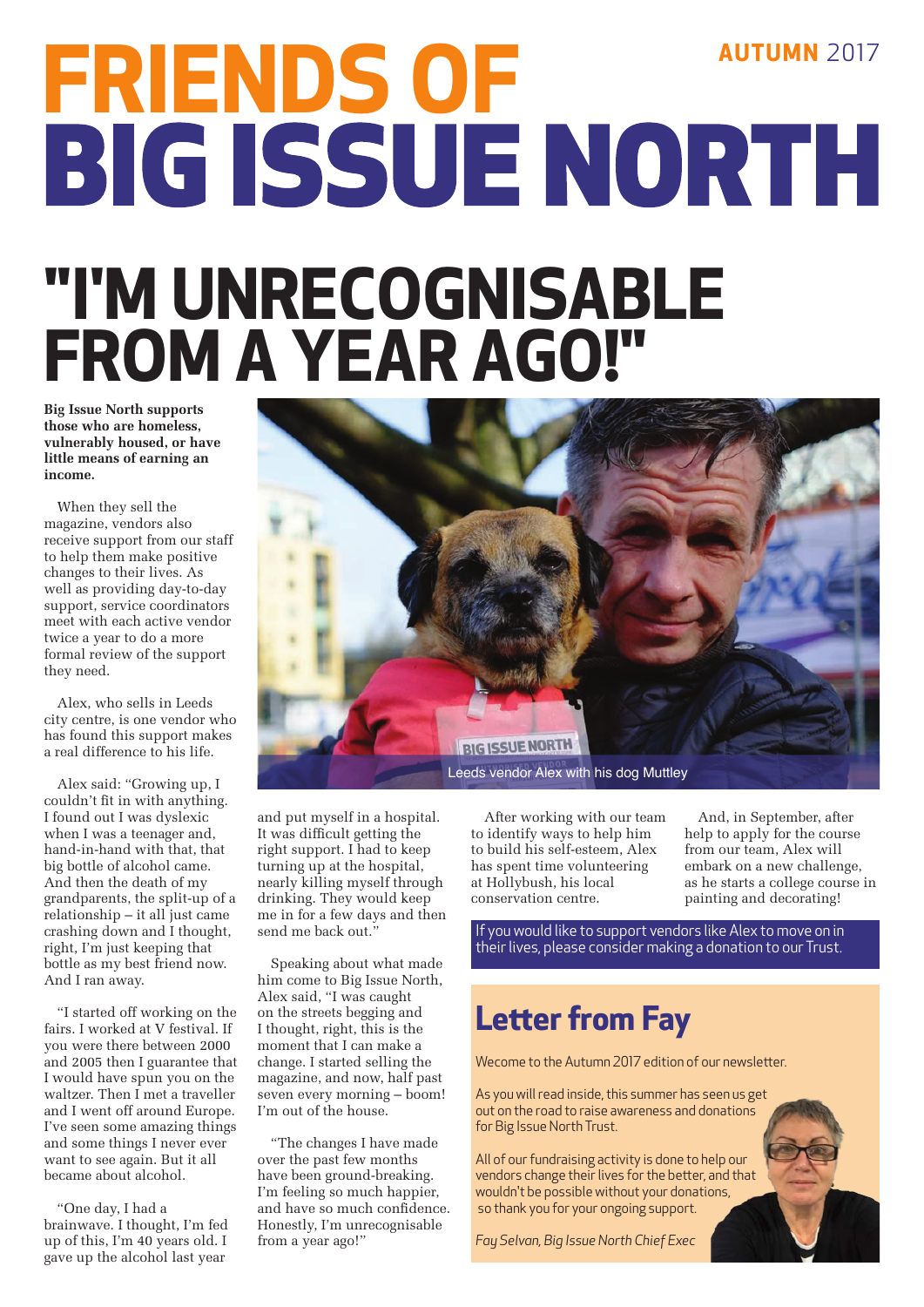#### **AROUND THE REGIONS**



In **LIVERPOOL**, we attended two festivals to help our fundraising efforts, Africa Oye and Hope & Glory, where we unveiled our bespoke temporary tattoos!

We delivered a talk to Liverpool University's Criminology and Security students from the Singapore Institute of Technology as part of their Overseas Immersion Programme.

In **SHEFFIELD**, we attended the Roma Network Forum, hosted by Migration Yorkshire to gain further insight into how we can support our Roma vendors.

In **LEEDS**, we hosted an office visit from Joanna (see below) and hosted two students for work experience! See page 4 for their stories).

Leeds office staff delivered a talk on Big Issue North's positive impact on the wider community to Women's Institute members in Linton, North Yorkshire,.

In **MANCHESTER**, Big Issue North Director, Emma Eaton, delivered a talk alongside city centre vendor, Chris, who gave an account of his experiences of being a vendor, to the Royal College of Nursing.

Victoria Station vendor, Stefan, kickstarted the opening event for Manchester International Festival, which was live streamed on the BBC!



### **MANCHESTER DAY PARADE**

**On 18 June, Big Issue North vendors took part in the Manchester Day parade.**

Holding extra resonance in the wake of May's Manchester Arena attacks, the day was an opportunity to display the city's diverse communities. Big Issue North vendors were thrilled to be involved, representing those people in the city with no fixed abode and with little means of earning an income.

Co-ordinated by the arts group, Walk The Plank, Big Issue North worked with artist Enya Koster to create a design in line with this year's theme of 'magic'.

After talking to vendors, we decided on the concept of being King for a Day. Staff and vendors dressed as playing cards.

Vendors took it in turns to sit on a throne, complete with a wheel of fortune on the back representing luck and

changing circumstances, and be carried along the parade.

Feedback from vendors after the parade was really positive; one vendor, participating after completing a detox session, said that they hadn't had so much fun sober in a long time.

City Centre vendors, Tommy, Keith & Chris, said: "Today was a top day. We really enjoyed supporting Manchester and having fun. We felt that we were getting the message out there to people. We felt appreciated."

With 100,000 people lining the route through central Manchester to cheer participants on, Big Issue North vendors received quite the welcome!

We're so proud of those who took part in the event and are grateful for the reception of the crowds to our vendors.

## **Joanna shares her vendor experience**

#### **In our previous newsletter, we shared the story of Joanna Ripley.**

After losing her father Allan in December 2014, the Skipton resident is continuing his legacy of kindness by selling her laughter as a 99p ringtone!

Kind-hearted Joanna decided that, instead of just fundraising to reach the £5,000 target for Big Issue North, she wanted to find out how our vendors

work, what they enjoy about working at the magazine, and what challenges they face on the streets. So, we arranged for her to spend a day with our Leeds team, meeting vendors both in the office and on the streets.

After her day with us, Joanna wrote about her thoughts, saying: "One of the big pieces of learning for me is that we must challenge negative perceptions and prejudices about the vendors."

To read first-hand how Joanna found her experience with our vendors, visit bigissuenorth.com/our-work/our-news.

From bake sales to skydives, if you're fundraising to support us, please get in touch to see how we can help!

Email fundraising@bigissueinthenorth. com to see how we can support and publicise your venture.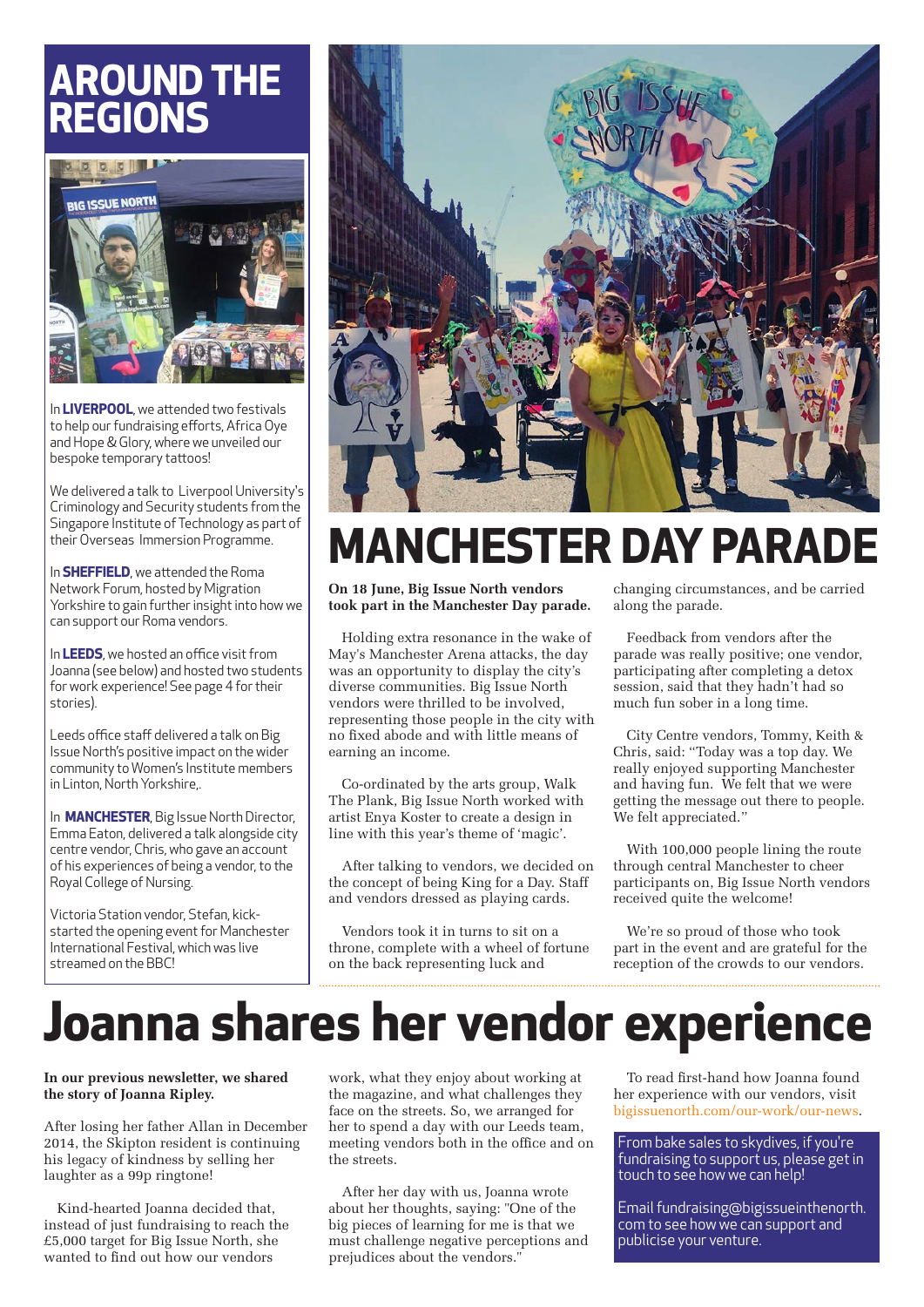## **LIFESAVING TRAINING FOR VENDORS**

**Manchester vendors are being trained in cardio-pulmonary resuscitation and automated external defibrillator use by local community group, Chorlton Lifesavers.** 

 The training sessions are held at Big Issue North's Manchester office, and are led by former nurse, Catherine Brownhill.

Cath said: "Coronary Heart Disease is the biggest single cause of death in the UK. Having CPR skills would be excellent for the vendors,

and this is endorsed by the Resuscitation Council and the British Heart Foundation, who say that we should teach all citizens from school children upwards in basic life support.

"Having the training may also increase an individual's confidence and self-esteem. It also serves as a useful addition to lifelong skills on a CV for job applications."

Jenny Slee, who makes up the final component of Chorlton Lifesavers explains how this unique partnership

was formed: "When we had the unveiling of the first inner cabinet defibrillator in Chorlton, we met a Big Issue North vendor. I bought a magazine from him and joked that if no one turned up to the opening that he could be a part of the rent-a-crowd! My colleague Cath got speaking with him and we thought that we would open up training to Big Issue North vendors.

The first to complete the course were Congleton vendors, Amar & Decembre. Speaking about their first

training session, they said: "We have been learning about what to do to help people if they have problems with their heart. We have learned how to do compressions and how to use the defibrillator. Now we would both feel confident about helping someone who collapsed if we were out selling the magazine.'

While it's not nice to think about this sort of situation occurring, should it arise on a street where a trained vendor is present, they could one day save someone's life.

## **Spectacular gig brings street paper summit to a close**

**On Thursday, 24 August, singer-songwriter Frank Turner played to a packed crowd at the O2 Manchester Ritz, to mark the end of the Global Street Paper Summit.**

More than 1,500 people came to the sold out concert to hear Turner sing songs from his extensive back catalogue, ably supported by two bands, London-based glam rockers Felix Hagan and the Family, and Bolton up-and-comers Our Fold.

The event, named Street Noise, was put on to raise money for Big Issue North Trust and INSP (international Network of Street Papers), with all profits from ticket sales, merchandise and onthe-night donations going to the two charities.

Among the thousands there were more than 120 people representing 57 street papers in 28 countries. These people had been in Manchester for the week at a conference that

allowed people working on publications such as ours to share ideas.

The summit was organised by INSP, and hosted by Big Issue North. Through a mixture of talks and workshops, delegates were able to learn more about the challenges and opportunities for street papers in other parts of the globe, and go back to their own papers inspired and ready to make positive change for vendors and readers.

## **VENDORS**

**Big Issue North vendors in Sheffield have started a charitable initiative, supporting local causes within their community.**

This quarter, Sheffield Children's Hospital is the nominated charity, selected by city centre vendor, Sam. When asked why he selected the charity, Sam said: ''I have young children and I really like that it's a local charity. They do great work."

Sheffield office manager, Ben Stevenson, said: "The idea to collect money for a charity was devised by one of our vendors, and it was great to see how enthusiastically the idea was embraced by all vendors at our last forum."

Cheryl Davidson, Community Fundraising Manager at Sheffield Children's Hospital, said: "It's so heart-warming to see the vendors coming together to fundraise for us, despite their own struggles. Every penny raised helps young patients face a better, healthier future."

We will be providing regular updates on social media, so make sure you're following us!